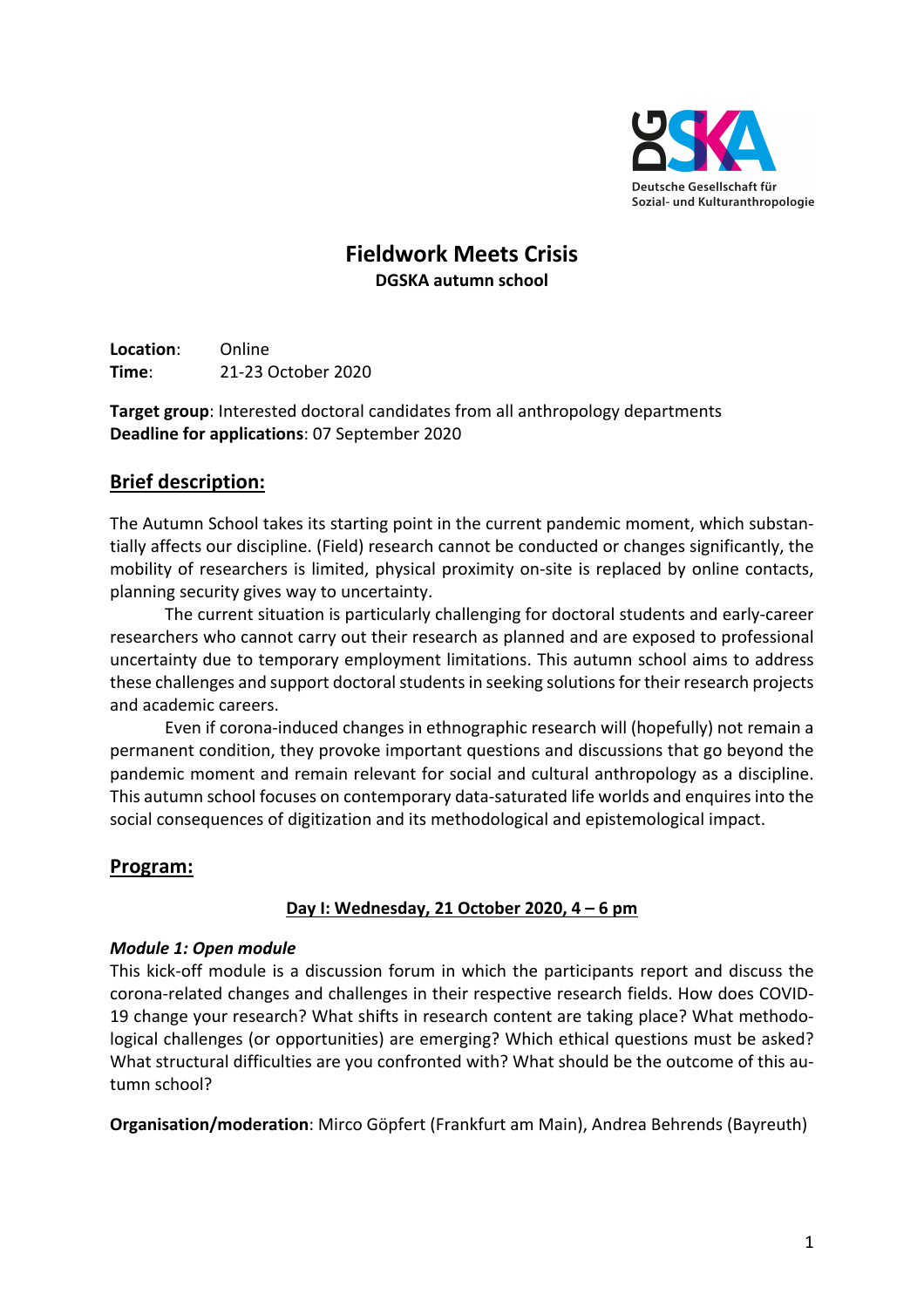#### **Day II: Thursday, 22 October, 10 am - 4.15 pm**

#### *Module 2 (9 am – 12 pm): Methods and cooperation*

In this module, we want to exchange views on the current research situation and discuss how to deal with fieldwork interruption. In particular, the module will ask about possibilities for cooperation in fields that are frequently (media-technologically) reconfigured. We will consult texts that deal with digital methods in ethnographic practice, question the limits and delimitations of the ethnographic field (Amit 2000, Horst 2016) and develop modes and theorizations of media-supported field research (Beaulieu 2010, Postill/Pink 2012). The new inequalities created by digitalization infrastructures will also have to be addressed and ways of counteracting them will be considered. To conduct field research as a situated practice in space and time, we aim for concrete methodological adjustments which, given the current pandemic, will enable cooperation over distance and thus realize "remote fieldwork" involving research partnerships. Drawing on the discipline's traditions of continuing research cooperation beyond the field (e.g. Mead 1977), concrete examples and possible ways of conducting fieldwork will be discussed, focusing on the participants' research contexts. We will also address ethical questions.

Participants are asked to share a reflection of their current field research situation in advance on the boasblog "fieldwork meets crisis". Together with the basic texts to be prepared, the participants' boasblog contributions will serve as the basis for the module.

**Organization/moderation**: Anna Lisa Ramella (Cologne), Martin Zillinger (Cologne)

## **12 - 1 pm Lunch Break**

## *Module 3 (1 - 4.15 pm): Research infrastructures and emotional challenges*

This module addresses the existential challenges and uncertainties of doctoral research in times of a pandemic.

The first 90 minutes session provides a platform for questions related to the structural conditions of pursuing a doctorate in social and cultural anthropological during COVID-19. How are fixed-term contracts affected by the pandemic? What opportunities (and how much time) are granted to doctoral students to re-enter and adapt to changing fieldwork structures? We invite a DFG (German Research Council) expert who attends to the participant's questions.

The second session addresses the emotional challenges of (not) conducting field research in times of pandemic crisis. The module offers space for participants' flash presentations (max. 7 minutes) and structured Q&A. Finally, we will present supportive formats in the context of supervision workshops and affective scholarship.

**Organization/moderation**: Thomas Stodulka (Berlin), Minh Nguyen (Bielefeld)

## **Day III: Friday, 23 October 2020, 9 am – 4 pm**

## *Module 4 (9 am - 12 pm): Data Worlds*

Data infected worlds affect our life worlds. Research can focus on different forms of digitization: as modes of communication and control (e.g. through the registration of personal data), as economic activities or as digitally transformed government measures used on computers and other (mobile) devices. At the same time, an increasing transformation of social, political or economic practices to digital technologies such as smartphones, biometric authentication technologies and platforms based on internet applications accompany everyday usage. What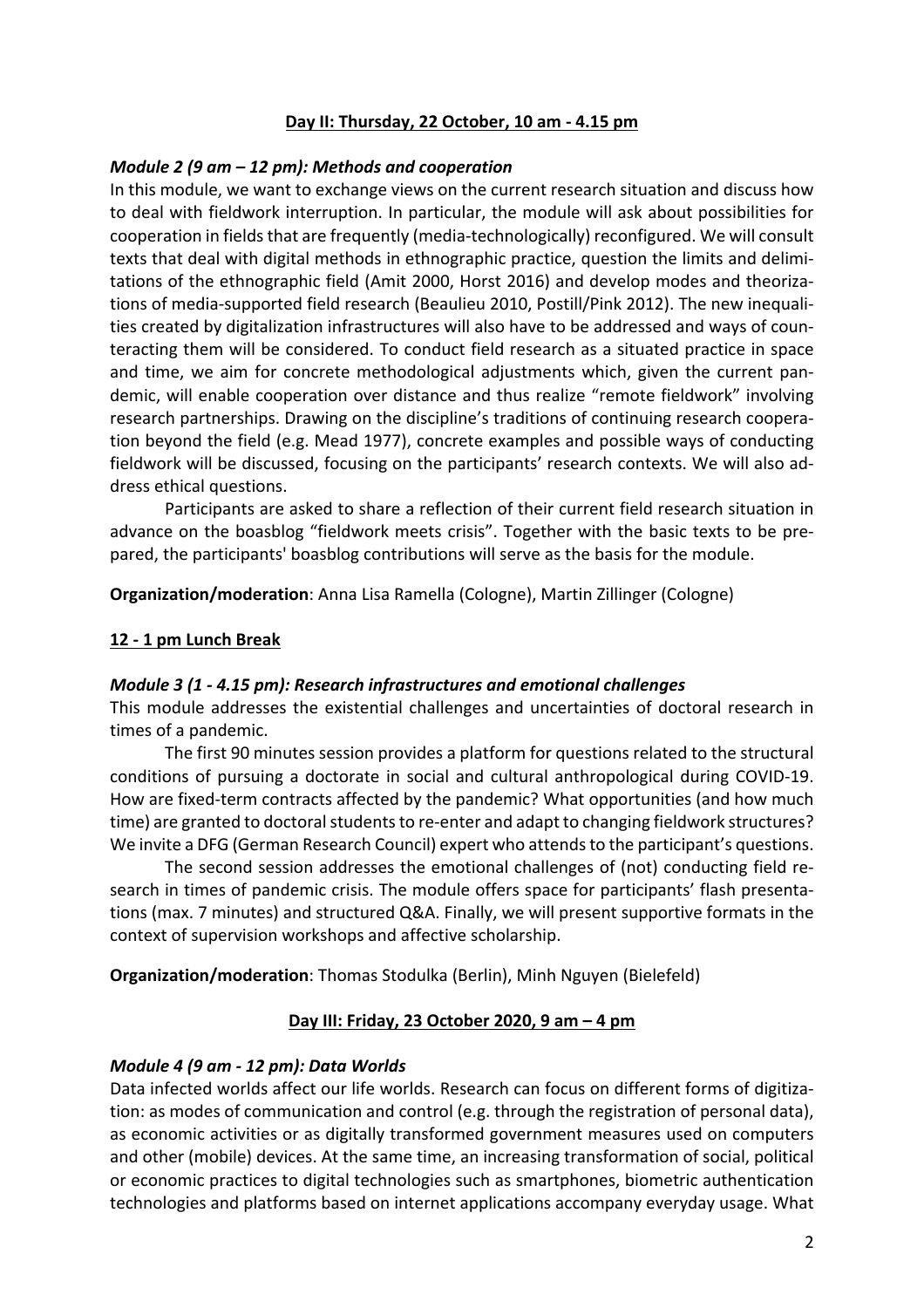is the significance of datafication in different contexts? What does it make visible, what does it render obsolete?

The module deals with the social and environmental consequences of digitization. We include both theoretical contributions and case studies from concrete research contexts. How do environments that are recorded with data and controlled by data acquisition affect our daily perception? What research topics result from these interdependencies? Are "real" and "digital" worlds even separable? How is access to new technologies negotiated, and where do these negotiations end? In what ways could digital technologies better facilitate access to the "good life" and in particular to global goods and ideas, to political decision-making processes, academic platforms, the development of health, educational and other infrastructures? And where are the obstacles and problems that limit or call into question the hopes, promises and goals of digitization?

**Organization/moderation**: Andrea Behrends (Bayreuth), Magnus Treiber (Munich)

## **12- 1 pm Lunch Break**

## *Module 5 (1-4 pm): An Anthropology of Anthropology in Times of Digitalization*

Social and Cultural Anthropology has been dealing with cultural and societal transformations brought about by digitalization for quite some time. The Covid-19 pandemic boosts increased urgency to this research interest. Social forms of interaction are increasingly shifting to virtual spaces, changing social relationships previously based on physical co-presence. At the same time, digitalized measures of pandemic control (e.g. contact tracing by Corona-APPS) play a central role in governmental bio-politics and state surveillance. Moreover, many debates about Covid-19 as a global pandemic event take place in social media networks. Hence, debating cultures are subject to the infrastructural and subcultural logics of digitalized communication.

Against the background of these complex developments, the module addresses the effects of digitization on the subject of social and cultural anthropology. Digitization is to be regarded both as a focus of ethnographic research and as an instrument of knowledge construction. What epistemological effects does digitization have on the subject? How does the study of this topic and/or the increasingly relevant methods of virtual ethnography affect research ethics, research designs and ethnographic modes of representation? What can we learn from other disciplines, such as media studies? What could be the genuine anthropological contribution to this field of research? What new tasks and responsibilities are anthropologists facing?

**Organisation/moderation**: Thomas Kirsch (Konstanz), Asta Vonderau (Halle).

# **Application Procedure:**

We look forward to receiving your application to the autumn school by **07 September 2020** at the latest (herbstakademie@dgska.de). The organizers will get back to you by **17 September 2020** as to whether and how participation can be guaranteed. Please enclose a 2-3 pages exposé with your application letter, which contains a narrative on the following points: (a) institutional context as well as topic and question of your doctoral research, (b) information on the current state of your research as well as your motivation for participating in the event, (c) explanation of the research pragmatic, methodological and conceptual questions and challenges you are currently facing and which are related to the autumn school's topic.